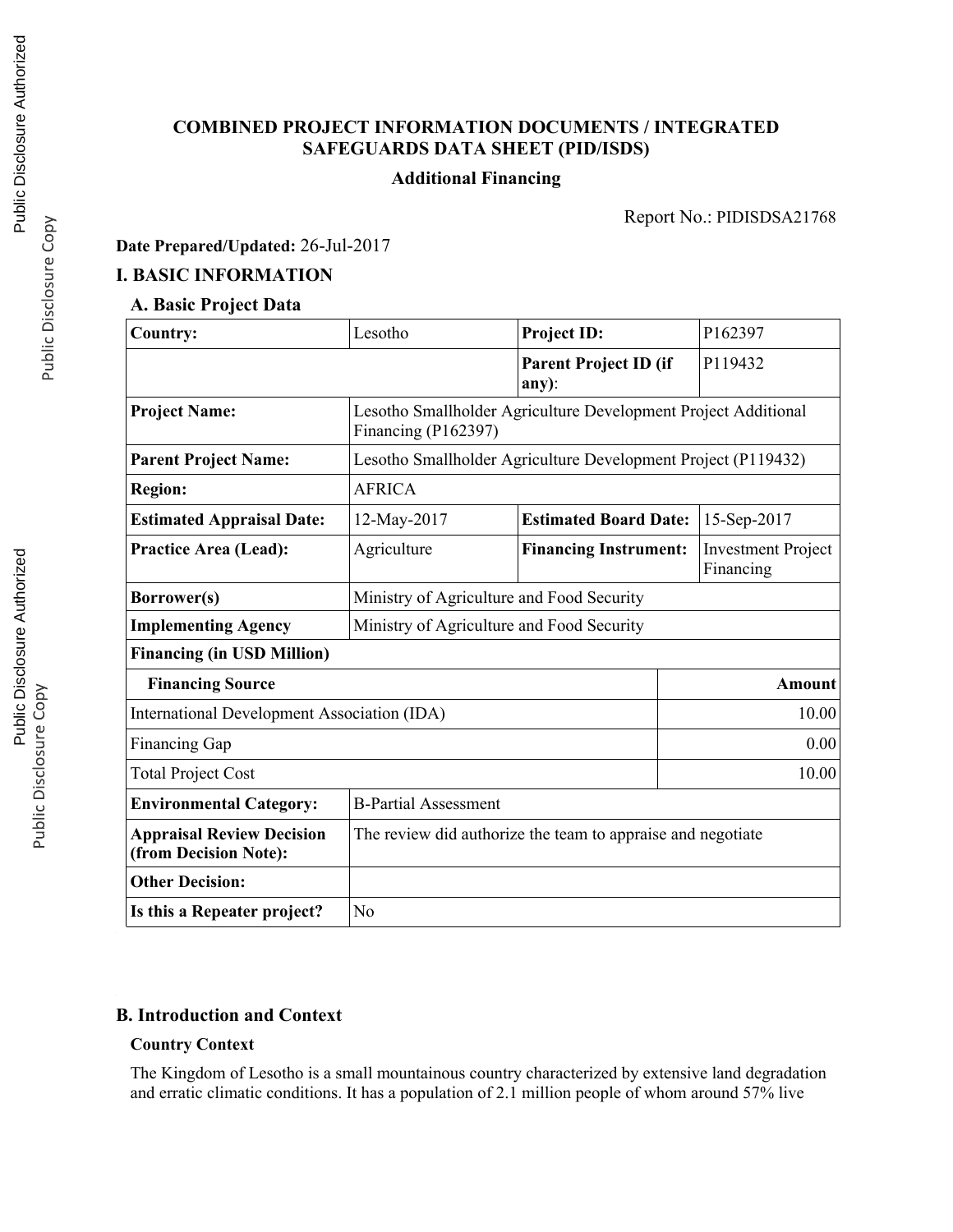below the poverty line and 34 percent fall below the extreme poverty line (CPF, 2016). The country is also beset with high unemployment rates and a high incidence of HIV/AIDS. This interaction of socioeconomic factors and environmental constraints results in low agricultural productivity with maize yields averaging only 800 kg/ha leading to food and nutrition insecurity.

Variations in the Kingdom's topography and micro-climate shape its ecological zones—the lowlands, the foothills, the highlands, and the Senqu (Orange) River Valley. Annual precipitation is highly variable, both temporally and spatially, ranging from 500 mm to 760 mm. Temperatures are also highly variable, ranging from –10°C to 30°C. Agriculture accounts for less than 10 percent of the country's gross domestic product, but it provides employment for as many as 63 percent of the country's population. The crop sector's contribution to agriculture GDP declined by 17.2% in 2015, with the main crops of maize, sorghum, and wheat planted on more than 85 percent of the cultivated area. Livestock contributes 30 percent of total agricultural output, including domestic production of pigs and poultry and extensive production of wool and mohair on rangelands in the hill and highland areas.

The IPCC categorizes Lesotho as one of the countries highly vulnerable to the impacts of climate change. The country has a temperate climate with subalpine characteristics, having four distinct seasons, and experiences regular droughts, floods, frosts, snow, hailstorms, and strong winds. Frequent droughts result in poor harvests and large livestock losses to rural farmers. Dry spells also create food shortages and can lead to an increase in invasive plants and destructive insects. Strong winds and floods also pose devastating threats to Lesotho's agricultural sector; as a result, there are large swings in output, with maize yields ranging from a high of more than 1.5 t/ha in 1977 to only 170 kg/ha in 2011.

The impact of climate change on crop and livestock production systems, and consequently livelihoods, may be severe if existing cropping and land use systems remain unchanged. Lesotho is over-reliant on rain-fed agriculture for food production and has a large rural population engaged in undiversified subsistence farming. Climate change and increasing climate variability may be reflected in reduced crop yields and increased incidence of crop failure. There is also likely to be a decrease in forage production and a decline in the carrying capacity of the rangelands, which will have negative impacts on livestock production resulting from reduced animal vigor and fertility. As animal condition deteriorates, the quality of animal products, especially wool may decline. Furthermore, there may be a higher incidence of livestock pests and diseases which will have negative implications for animal production.

Less than 1 percent of crop production in Lesotho is under irrigation and almost all subsistence and smallholder farming is rain-fed. The development of medium to larger irrigation schemes is expensive and may not be suitable due to the demanding topography and geology, and lack of local scheme management skills and experience is a serious limitation. The fragile soils also demand very careful irrigation management. Thus, while water is available, it is being allocated for other purposes and farmers have yet to productively exploit their country's water resources. Small-scale water harvesting schemes are seriously lacking and yet these remain viable adaption options for smallholders in the face of expected climate change impacts on water resources.

The commercial farming sector in Lesotho remains underdeveloped. Full-time commercial farmers are still few in number, and specialized agribusiness firms are equally scarce. Lesotho stands in stark contrast with neighboring South Africa, where production, processing, and distribution of food is carried out by commercial producers and agribusiness firms.

Opportunities continue to exist in Lesotho for developing commercially viable smallholder agriculture.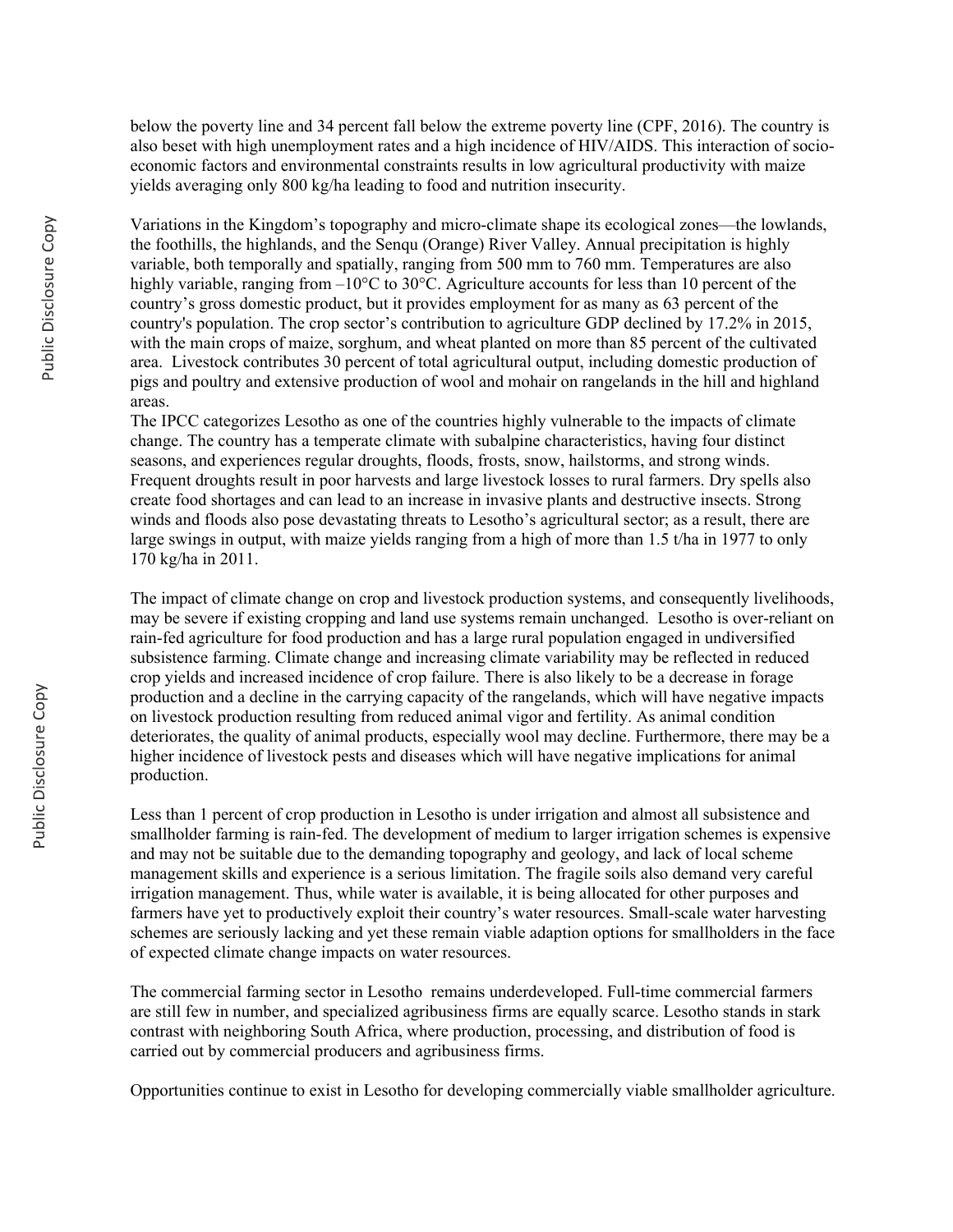Demographic changes, compounded by rising incomes and accelerating urbanization, and improved access to South African markets, are fueling changes in consumption patterns that are creating new opportunities for agricultural producers and processors. Local and regional demand is projected to continue to strengthen in the coming years for fresh fruits and vegetables; for meat and processed livestock products (sold through local market stalls, small and medium-scale butcheries, and largescale meat wholesalers); for milk and dairy products; and, for processed foods and products (dried fruits, processed meat and animal feed).

Continued support to smallholders and close coordination at the national, district and community levels is still needed. Strategies for strengthening smallholder capacity must take into account the communities' stated needs and aspirations and align them with targeted innovations to create resilience and sustainability. However, guidance is needed to help farmers gradually re-orientate their farming approaches to produce for markets and to be resilient to the imminent impacts of climate change in fragile and highly vulnerable production systems.

Two options for scaling-up the SADP were considered: (i) increase counterpart funding; and (ii) seek additional IDA 17 financing. Given fiscal restrictions, the Government of Lesotho is unable to increase counterpart funding for the SADP. Therefore, additional IDA 17 financing was identified as the most appropriate mechanism to enable expansion of the SADP's activities to new districts. With the AF, the SADP's objectives, which include increasing marketed output among project beneficiaries in Lesotho's smallholder agriculture sector, can be expanded in more districts in the country, contributing to government efforts to develop smallholder agriculture. The proposed scale-up can be completed by February 28, 2020 – representing a cumulative implementation period of less than ten years. The original closing date is March 31, 2018.

The AF for the Smallholder Agricultural Development Project (SADP II) will continue to support smallholder farmers in targeted areas of Lesotho – Botha-Bothe, Leribe, Berea, and Mafeteng, rural Maseru, Mohale's Hoek, and Quthing – with the goal of helping them exploit opportunities to increase their productivity in a changing climate and diversify into market-oriented agriculture, and to improve the enabling environment for agribusiness activities. Project support will continue to be driven by market opportunities and perceived commercial viability of enterprises and products. These three additional border districts with good potential and accessibility to markets, have a rural population of almost 500,000 people (about 100,000 households); a cropped area of about 80,000 ha; and ready access to Maseru and South African markets due to their location along the border. The addition of these three districts will result in all of the more productive lowlands and foothill areas being included in the project. It is expected that at least an additional 18,000 beneficiaries will benefit from the AF in addition to the 55,000 already reached under SADP.

The overall zones of intervention for this project have been identified and prioritized to complement current activities supported under the Smallholder Agriculture Development Project (SADP) and to consolidate and support the achievements under SADP. SADP supports smallholder farmers in targeted areas of Lesotho, with the goal of helping them exploit opportunities to diversify into marketoriented agriculture. SADP is driven by market opportunities and perceived commercial viability of enterprises. The proposed Additional Financing will focus on continuing to increase the capacity of farmers in Lesotho, smallholder and commercial, to build more productive climate resilient commercial agricultural systems.

The incremental benefits of this AF are expected to be extensive. For example, by initiating the process of discussing food quality and safety standards in Lesotho, the GoL and the international community can begin to finance and provide the focused expertise and funds needed to undertake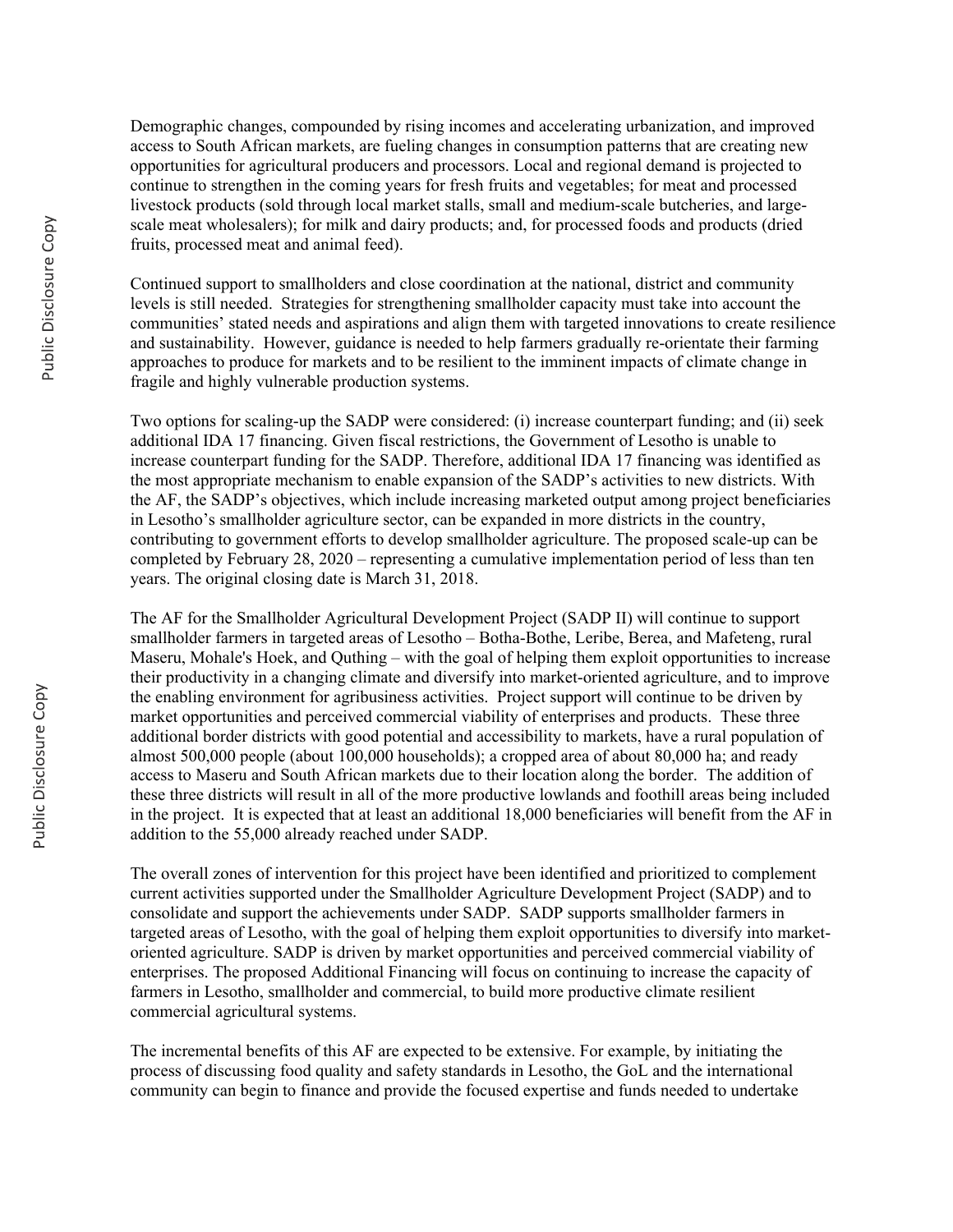actions in setting standards and strengthen capacity to enforce them.

#### **Sectoral and Institutional Context**

Rural and agricultural sector. Manufacturing and mining contribute the largest shares to GDP in Lesotho, but agriculture remains important as a major provider of employment and source of food. About 70-80 percent of Lesotho's people live in rural areas, and more than three-quarters of these are engaged in agriculture – mostly traditional, low input, low output, rain-fed cereal production and extensive animal grazing. In the past, remittances from mineworkers were a major source of rural livelihoods, providing vital cash needed to purchase agricultural inputs and productive assets or to invest in household assets and housing, but remittances have declined steadily over the past decade as the number of Basotho employed in the South African mining sector has declined substantially from more than 100,000 20 years ago to less than 30,000 at present. Despite the economic growth that has been achieved in recent years, income-generating opportunities remain limited and are generally confined to urban areas and wage employment in the industrial sector especially in garment production.

Because the urban economy has limited ability to absorb new labor market entrants, the rural economy in general and agriculture in particular will continue to play a major role in Lesotho's development strategy for the foreseeable future. Agricultural development faces a number of challenges; however, most significant are difficult agro-climatic conditions and limited availability of irrigable arable land. The country's limited production potential is not fully exploited due to poor farming practices, limited use of quality seeds, inappropriate crop selection and lack of diversification. Agricultural productivity is further undermined by unsustainable land management practices that in many cases have led to declining soil fertility and severe soil erosion. If agriculture were commercially viable, these constraints could likely be overcome through well-targeted investments, but the development of market-oriented crop and livestock production enterprises faces a number of constraints such as limited small-scale irrigation, lack of access to finance, and limited supply of produce of the required quality.

#### Institutional Context:

The successful transformation of Lesotho's smallholder agricultural sector will continue to depend on sustained support in the form of technical advisory services, improved technology, and investment capital, among other factors. This support has come from three main sources: (i) public service providers, (ii) producer organizations, trade associations, and other industry groups; (iii) NGOs and donor-funded programs. SADP II will continue to benefit from the current institutional arrangement of having the PMU embedded within the main service provider in this sector - MAFS, which has proven efficient as an implementation and communication strategy. The Ministry of Forestry, Range and Soil Conservation continue to be implementing partners in NRM projects along with the Ministry of Water Affairs. Producer groups such as piggery and poultry associations, as well as wool and mohair grower's associations are also important partners and can prove instrumental in setting standards, prices and spreading knowledge towards increasing marketed output; however, much still needs to be done for this to be realized. NGOs and donors provide services in support of agricultural development. Most technological innovations continue to be introduced by both national and international NGOs, donor-funded projects and programs, and by private entrepreneurs in some cases.

#### **C. Proposed Development Objective(s)**

#### **Original Project Development Objective(s) - Parent**

To increase marketed output among project beneficiaries in Lesotho's smallholder agriculture sector.

**Current Project Development Objective(s) - Parent**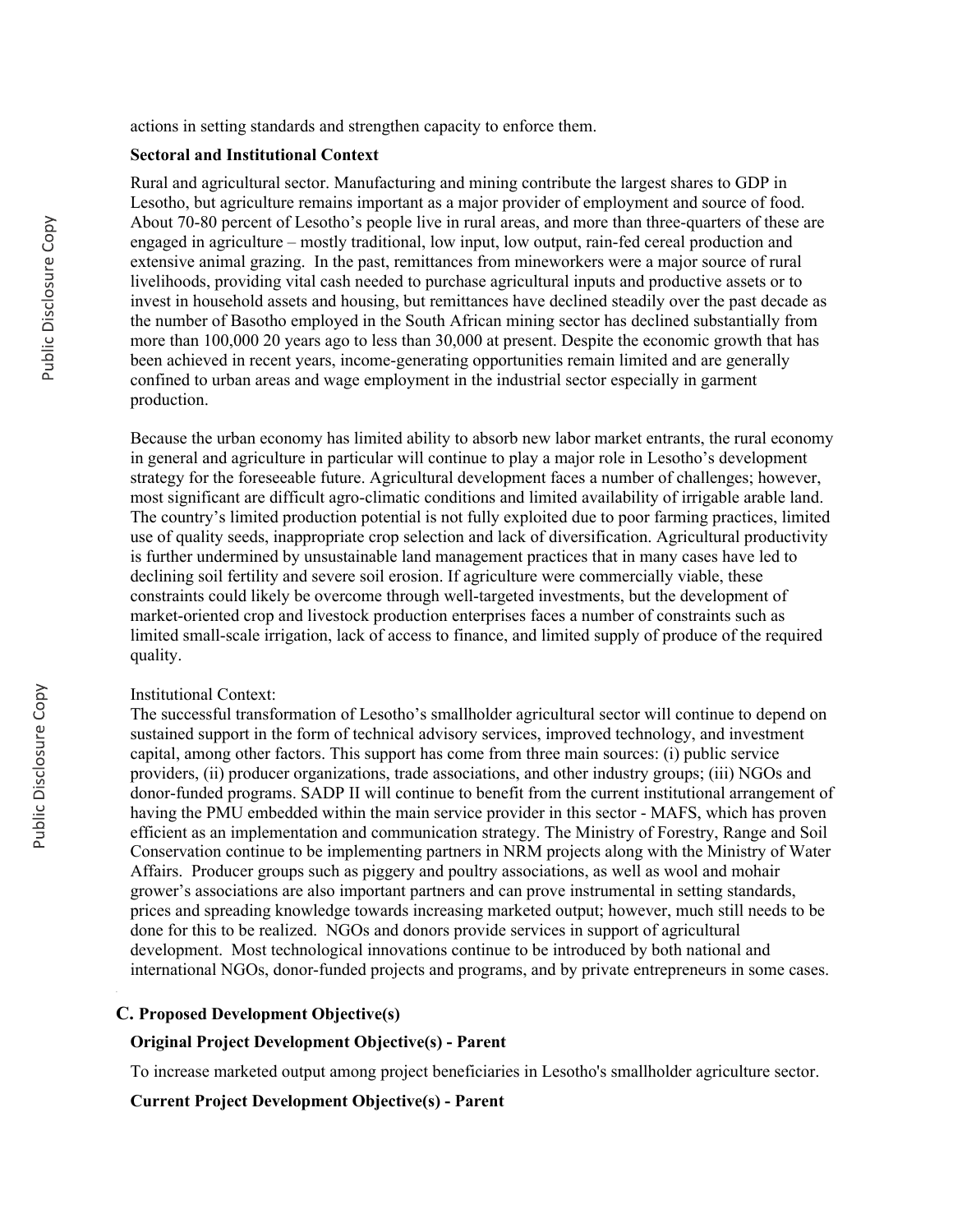Increase in marketed output among project beneficiaries in Lesotho's smallholder agriculture sector and, in the event of an Eligible Crisis or Emergency, to provide immediate and effective response to said Eligible Crisis.

#### **Proposed Project Development Objective(s) - Additional Financing**

To increase marketed output among project beneficiaries in Lesotho's smallholder agriculture sector.

**Key Results** 

#### **D. Project Description**

The proposed AF offers a well performing vehicle to scale up smallholder agricultural productivity to other districts in Lesotho – reinforcing a key component of the CPF pillar on private sector jobs, in line with Lesotho's National Strategic Development Plan. The AF provides combined multi-faceted support in the form of technical advisory services, improved technology, and investment capital that are key to meeting the government's goals in the new districts. The AF will be allocated to expand project activities to three additional border districts with good potential and accessibility to markets, namely rural Maseru, Mohale's Hoek and Quthing. The addition of these three districts will result in all of the more productive lowlands and foothill areas being included in the project. It is expected that at least an additional 18,000 beneficiaries will benefit from the AF in addition to the 55,000 already reached under SADP.

#### **Component Name:**

Component 1: Increasing Agricultural Market Opportunities. **Comments ( optional)**

**Component Name:** Component 2: Increasing Market-oriented Smallholder Production- Climate Smart Packages for Smallholders.

**Comments ( optional)**

**Component Name:** Component 3: Project Management. **Comments ( optional)**

**Component Name:** Component 4: Contingent Emergency Response Component (CERC) **Comments ( optional)**

#### **E. Project location and Salient physical characteristics relevant to the safeguard analysis (if known)**

The activities to be financed by the Additional Financing include small-scale gravity irrigation schemes, small-scale water harvesting structures such as weirs and tanks for households or community groups, small-scale investments in livestock operations (such as piggery), cultivation of high value crops, wool and mohair production, production of tree seedlings and horticulture, processing and storage, rangeland management, climate smart agriculture, gully reclamation and catchment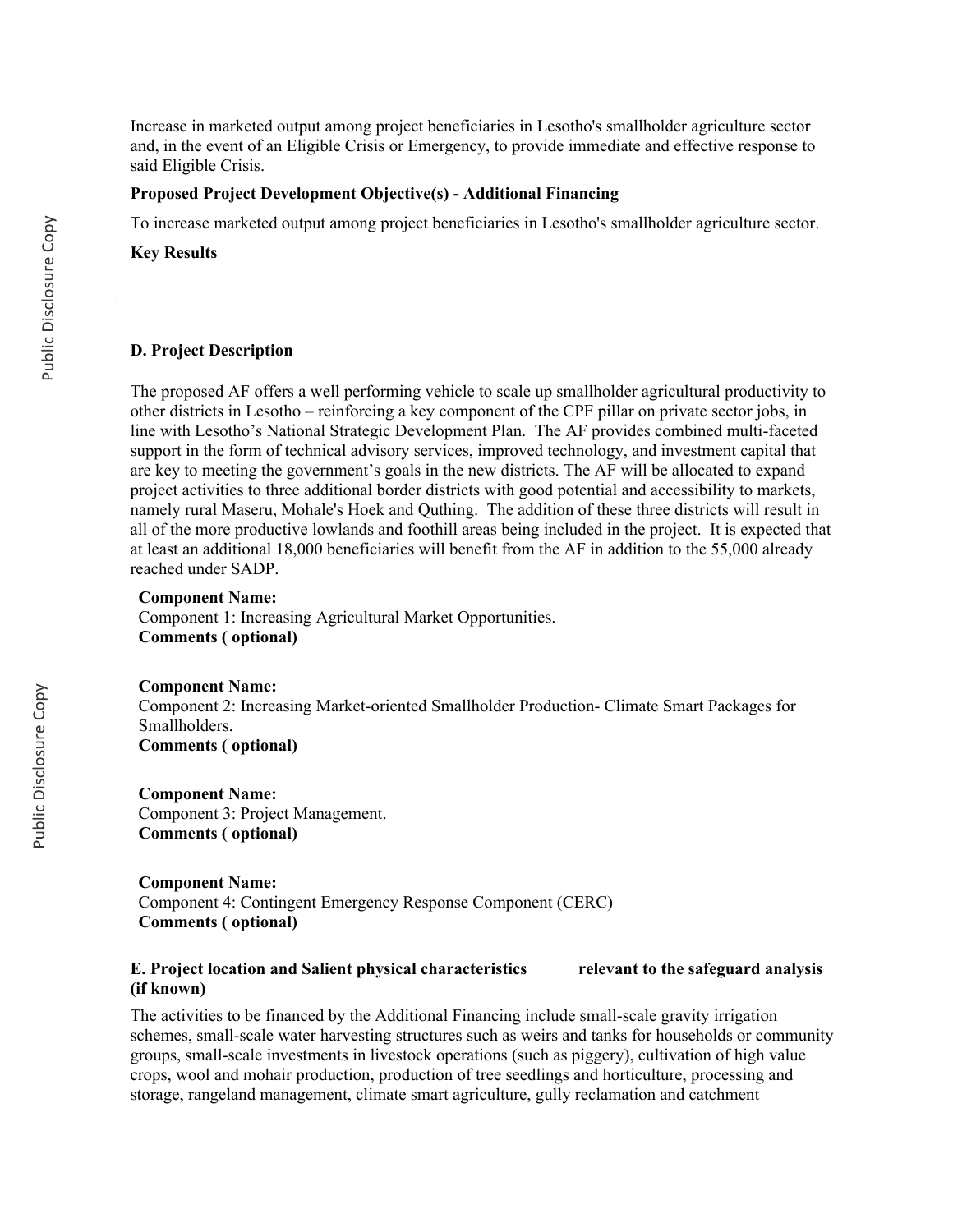conservation. Although a list of potential sub-projects is known, the specific sub-project locations are not yet known. The project is designed as demand driven and, therefore, the exact locations will only be known at the time when the applications are received by the PMU through the Competitive Grants Programme. This will take place during the implementation phase of the project.

The Additional Financing will be scaled up in three (3) additional districts which have been identified as suitable for agriculture and have good potential for accessing markets, namely (i) rural Maseru, (ii) Mohale's Hoek, and (iii) Quthing located in the southern lowlands agro-ecological zone. ..

Topographically, Lesotho is predominantly mountainous, with the mountain zone covering approximately 65% of the total land area. The land is mostly characterized by steep slopes with fragile soil formations which are extensively degraded. Only 9% of Lesotho's land is arable and over 80% of this is found in the lowlands, where it is not only used for agriculture, but rather for other purposes such as housing. They typically have rich black soils or sandy loams in the valleys where the major agricultural activities occur. The southern lowlands, where the new districts are located, are characterized by poor soils and low rainfall and cover the western part of the country, occupying about 2,700 km2 which is 9% of the total surface area. Generally, the lowland soils are the duplex type which are prone to erosion, and have poor moisture retention capacity. They are thus liable to rapid loss of top soil. The region forms the main livestock grazing area in the country. Although the soils are much less susceptible to erosion, inadequate grass cover combined with the steep slopes, and torrential rains result in massive erosion in this zone. It will be important to include sub-projects that will control runoff and control soil erosion such as sustainable landscape management, gully reclamation, catchment management and small-scale infrastructure such as gabions and check dams.

### **F. Environmental and Social Safeguards Specialists**

Kisa Mfalila, Social Safeguards Specialist

Majbritt Fiil-Flynn, Social Safeguards Specialist

### **II. IMPLEMENTATION**

The AF will benefit from the institutional arrangements established under Parent Project which established a Project Management Unit (PMU) However, the capacity of the existing Project Management Unit (PMU) to implement, monitor and report on environmental and social safeguard issues during the implementation of the Parent Project was inadequate. With the guidance of the World Bank, the PMU is currently in the process of recruiting a dedicated environmental and social specialist who will oversee the screening of sub-projects to determine the level and degree of risk and impacts, ensure that site-specific ESMPs are prepared and mitigation measures are implemented, monitored and reported on in the progress reports, and which will eventually strengthen the capacity of the PMU. Further safeguard training will be provided by the World Bank staff throughout the implementation phase to ensure adequate capacity is retained.

| <b>Safeguard Policies</b>                     | <b>Explanation (Optional)</b><br>Triggered? |                                                                                                                                                                             |
|-----------------------------------------------|---------------------------------------------|-----------------------------------------------------------------------------------------------------------------------------------------------------------------------------|
| <b>Environmental Assessment OP/BP</b><br>4.01 | Yes                                         | The Additional Financing to the Lesotho<br><b>Smallholder Agriculture Development</b><br>Program will maintain the Environmental<br>Category B classification of the Parent |

### **III. SAFEGUARD POLICIES THAT MIGHT APPLY**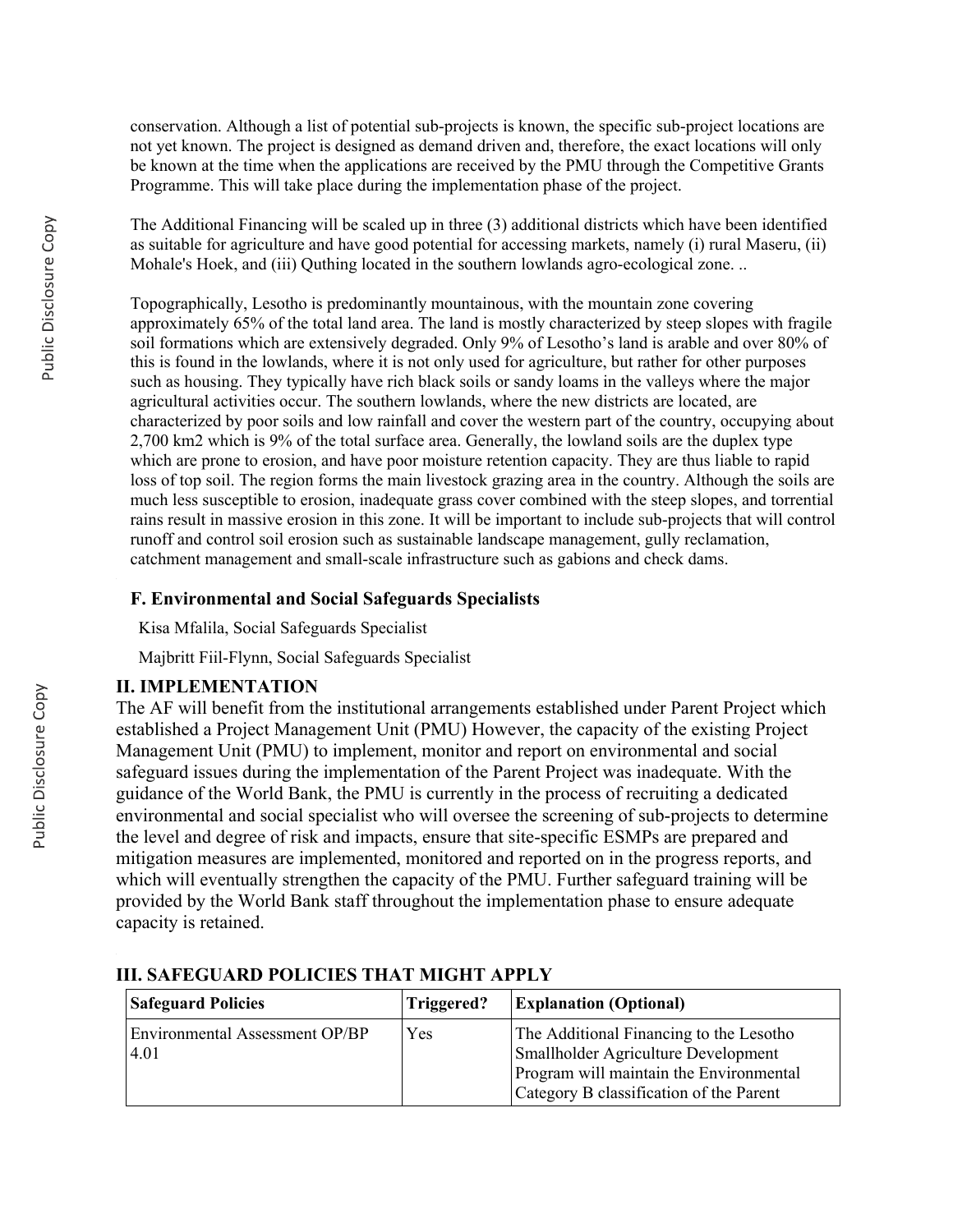|                             |                | Project. Environmental risks and impacts<br>inherent to the agriculture and agribusiness<br>industry are largely related to effluent<br>discharges from use of pesticides/herbicides in<br>controlling weed infestation, use of fertilizer<br>to increase crop productivity, pollution of soil<br>and water resources from runoff, occupational<br>health and safety of workers, efficient use of<br>water and energy resources, and solid waste<br>disposal. The review of the ESMF of the<br>Parent Project indicates that the instrument is<br>adequate for the Additional Financing in terms<br>of identifying potential environmental impacts<br>that will likely occur from implementing the<br>project activities, the proposed measures to<br>mitigate the impacts and monitor the<br>implementation, the pest management<br>approaches to be used to ensure sustainable<br>use of fertilizers and pesticides, and<br>community health and safety issues. The<br>ESMF also contains adequate and very clear<br>screening procedures and methodologies to<br>guide the PIU in the screening, assessment,<br>review, approval, implementation and<br>reporting of environmental issues for the sub-<br>projects. |
|-----------------------------|----------------|------------------------------------------------------------------------------------------------------------------------------------------------------------------------------------------------------------------------------------------------------------------------------------------------------------------------------------------------------------------------------------------------------------------------------------------------------------------------------------------------------------------------------------------------------------------------------------------------------------------------------------------------------------------------------------------------------------------------------------------------------------------------------------------------------------------------------------------------------------------------------------------------------------------------------------------------------------------------------------------------------------------------------------------------------------------------------------------------------------------------------------------------------------------------------------------------------------------------|
| Natural Habitats OP/BP 4.04 | N <sub>o</sub> | The project will not support sub-projects that<br>have the potential to adversely alter or impact<br>natural or critical habitats as defined under OP<br>4.04. Therefore, the policy is not triggered.                                                                                                                                                                                                                                                                                                                                                                                                                                                                                                                                                                                                                                                                                                                                                                                                                                                                                                                                                                                                                 |
| Forests OP/BP 4.36          | N <sub>o</sub> | The project will not support sub-projects<br>located within forested areas or plantations as<br>defined under OP 4.36. Therefore, the policy<br>is not triggered.                                                                                                                                                                                                                                                                                                                                                                                                                                                                                                                                                                                                                                                                                                                                                                                                                                                                                                                                                                                                                                                      |
| Pest Management OP 4.09     | Yes            | The Pest Management Policy is triggered to<br>allow for the use of agrochemicals, as needed,<br>using licensed professions and in a manner<br>described in the Integrated Pest Management<br>Plan (IPMP). The initial screening of the<br>potential sub-projects to be funded under the<br>AF, indicates that the risk of pesticides use is<br>minor to moderate due to the small amounts of<br>pesticides currently being used in the sub-<br>projects of the Parent Project. The ESMF<br>prepared for the Parent Project, incorporates<br>an Integrated Pest Management Plan (IPMP)<br>which provides guidance on the sustainable<br>application of fertilizers and pesticides taking<br>into consideration the soil type and slope to                                                                                                                                                                                                                                                                                                                                                                                                                                                                               |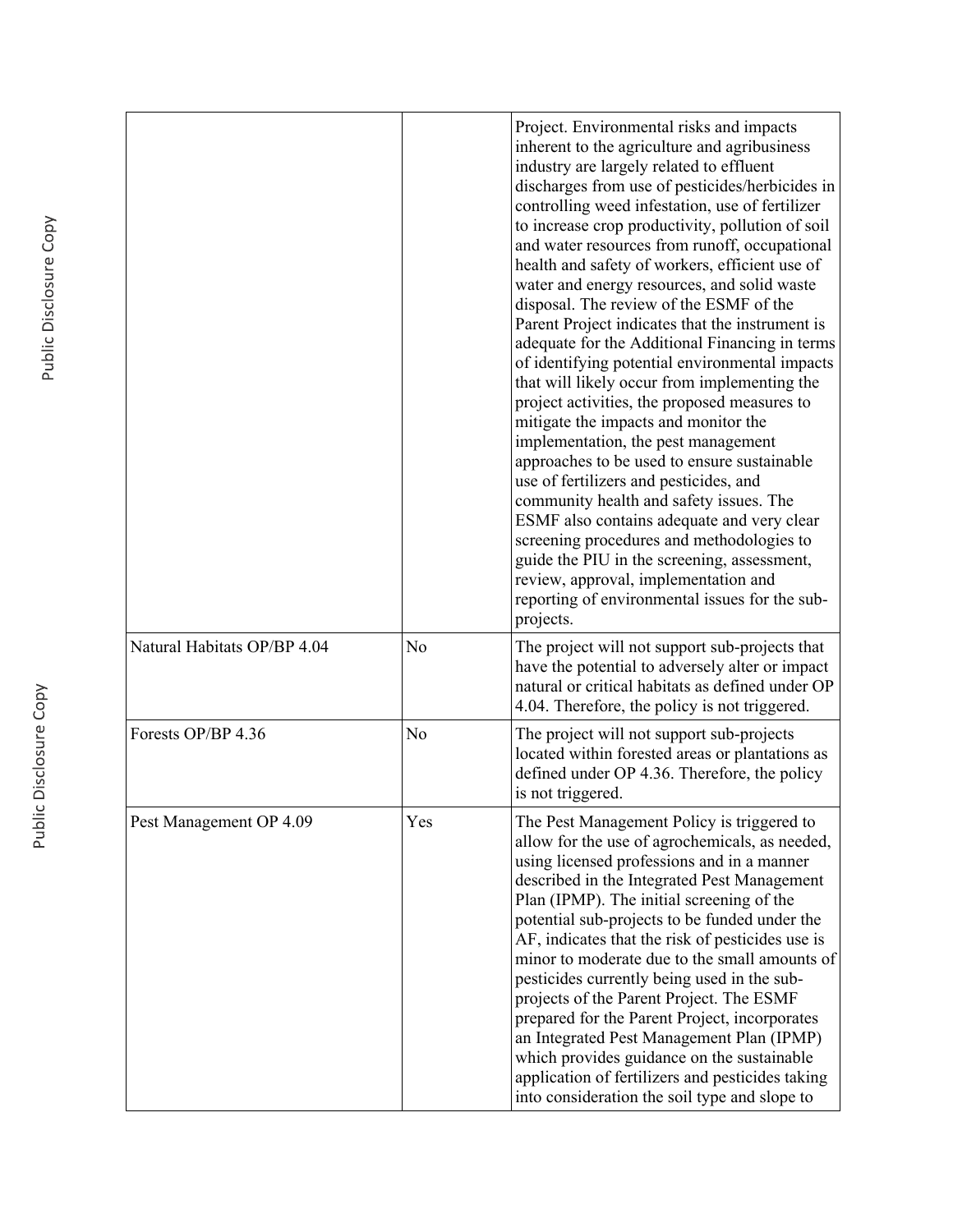|                                                   |                | ensure protection of watershed and<br>groundwater. The use or purchase of<br>significant amounts of pesticides will be<br>excluded in the screening process described in<br>the ESMF.                                                                                                                                                                                                                                 |
|---------------------------------------------------|----------------|-----------------------------------------------------------------------------------------------------------------------------------------------------------------------------------------------------------------------------------------------------------------------------------------------------------------------------------------------------------------------------------------------------------------------|
| Physical Cultural Resources OP/BP<br>4.11         | N <sub>o</sub> | The AF will not support physical cultural<br>resources but in some of the districts that the<br>project will be implemented, artifacts from<br>historical cultural resources have been found.<br>The ESMF of the Parent Project have included<br>Physical Cultural Resources Chance Find<br>procedures for handling chance finds that<br>might occur during the implementation of the<br>sub-projects.                |
| Indigenous Peoples OP/BP 4.10                     | No             | OP 4.10 is not triggered as there are no<br>indigenous people within the project area of<br>influence.                                                                                                                                                                                                                                                                                                                |
| Involuntary Resettlement OP/BP 4.12               | Yes            | It is not anticipated that there will be any land<br>acquisitions as a direct result of the project.<br>However, communities are expected to<br>continue to pool their land or provide<br>voluntary land donations of communal land.<br>This potentially impact livelihood through<br>affecting access, for example for grazing and<br>water. The existing RPF will be applied to<br>screen and guide implementation. |
| Safety of Dams OP/BP 4.37                         | No             | OP 4.37 is not triggered as the project will not<br>finance construction or rehabilitation of dams,<br>nor will it rely on the performance of an<br>existing dam or a dam under construction, as<br>defined in the policy.                                                                                                                                                                                            |
| Projects on International Waterways<br>OP/BP 7.50 | N <sub>o</sub> | The project is not expected to affect<br>international waterways and, therefore, OP<br>7.50 is not triggered.                                                                                                                                                                                                                                                                                                         |
| Projects in Disputed Areas OP/BP<br>7.60          | N <sub>o</sub> | The project will not finance any activities<br>located in any known areas under territorial<br>dispute as defined in OP 7.60. Therefore, the<br>policy is not triggered.                                                                                                                                                                                                                                              |

# **IV. Key Safeguard Policy Issues and Their Management**

### *A. Summary of Key Safeguard Issues*

**1. Describe any safeguard issues and impacts associated with the proposed project. Identify and describe any potential large scale, significant and/or irreversible impacts:**

The activities to be financed by the Additional Financing include small-scale gravity irrigation schemes, small-scale water harvesting structures such as weirs and tanks for households or community groups, small-scale investments in livestock operations (such as piggery),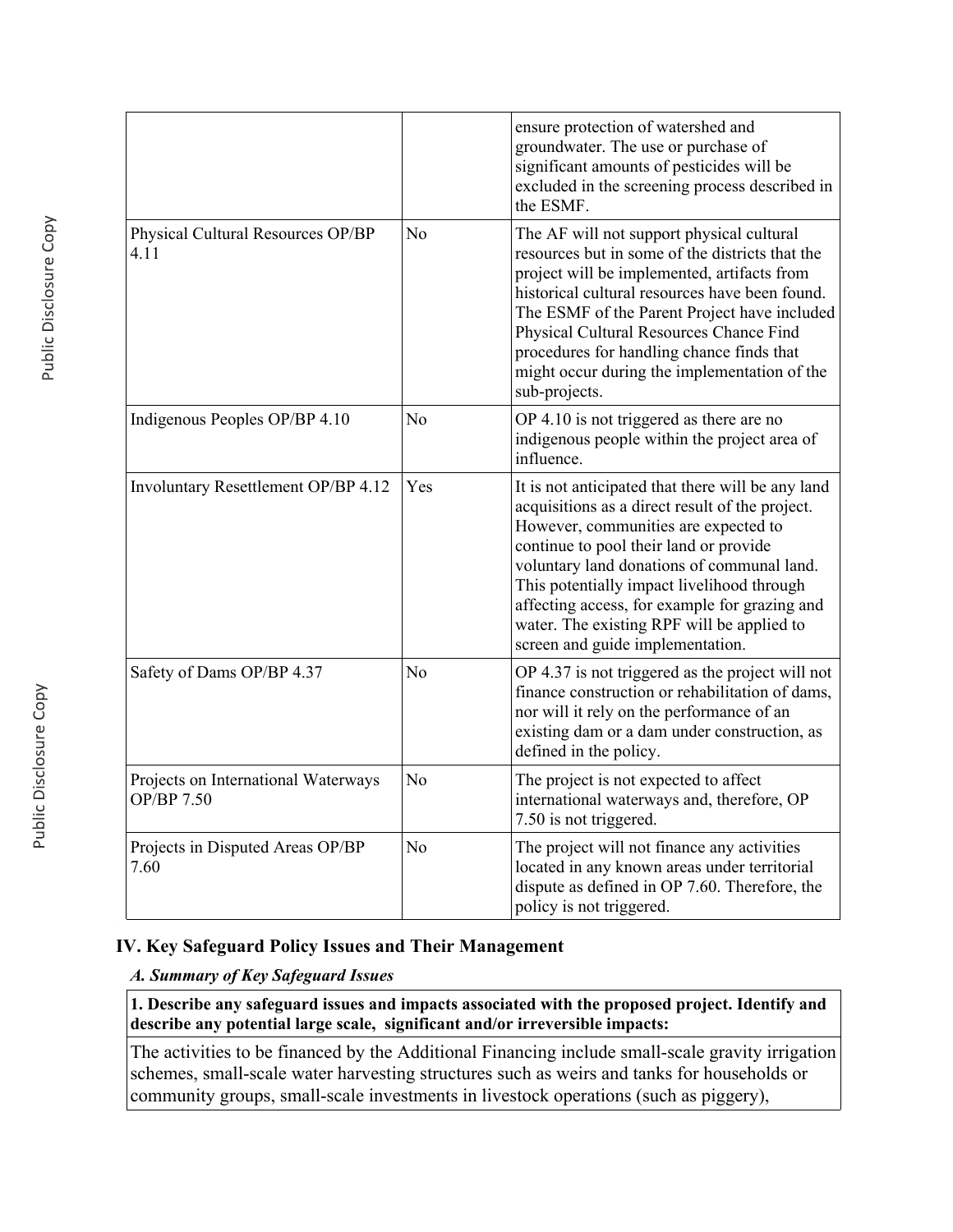cultivation of high value crops, wool and mohair production, production of tree seedlings and horticulture, processing and storage, rangeland management, climate smart agriculture, gully reclamation and catchment conservation. The sub-projects are similar to those that are already being financed under the Parent Project, and therefore the AF will maintain the Environmental Category B classification of the Parent Project. Environmental risks and impacts inherent to the agriculture and agribusiness industry are largely related to effluent discharges from use of pesticides/herbicides in controlling weed infestation, use of fertilizer to increase crop productivity, pollution of soil and water resources from runoff, occupational health and safety of workers, efficient use of water and energy resources, and solid waste disposal. The anticipated risks and impacts are expected to be small-scale in nature and scope, limited to the project sites and can be addressed with known mitigation measures. Overall, there are no large scale, significant or irreversible impacts that have been identified.

The PMU will use the ESMF of the Parent Project – which describes the screening, reviewing, implementing and monitoring procedures – to assess the risks and impacts and prepare the appropriate mitigation measures during the implementation phase. Review of the ESMF of the Parent Project indicates that the instrument is adequate for the Additional Financing in terms of identifying potential environmental impacts that will likely occur from implementing the project activities, the proposed measures to mitigate the impacts and monitor the implementation, the pest management approaches to be used to ensure sustainable use of fertilizers and pesticides, and community health and safety issues. The ESMF also contains adequate and very clear screening procedures and methodologies to guide the PIU in the screening, assessment, review, approval, implementation and reporting of environmental issues for the sub-projects.

Review of the environmental performance of the Parent Project:

The team has been continuously reviewing the environmental performance the Parent Project through regular missions to the sub-project sites, and the overall environmental performance of the Parent Project is moderately unsatisfactory. Some of the issues identified under the parent project relate to, for example, improper handling of solid and liquid waste, insufficient monitoring of water access, improper handling of agrochemicals. A detailed time bound action plan has been agreed with the Borrower to remedy any environmental issues and avoid them reoccurring in the future

# Climate Vulnerability

There is a need for climate vulnerability to be considered particularly during the siting of subprojects. One poultry subproject is located on a mountainside exposed to severe wind and cold, and consequently many of the chickens died. Recently, a number of horticulture tunnels were damaged due to strong winds, hail and rain, and although these conditions were reportedly a one-off event, tunnels that were located in less sheltered terrain were more severely damaged than those that were somewhat sheltered. The siting of subprojects taking into account climatic factors is therefore important in ensuring sustainability of the investments.

**2. Describe any potential indirect and/or long term impacts due to anticipated future activities in the project area:**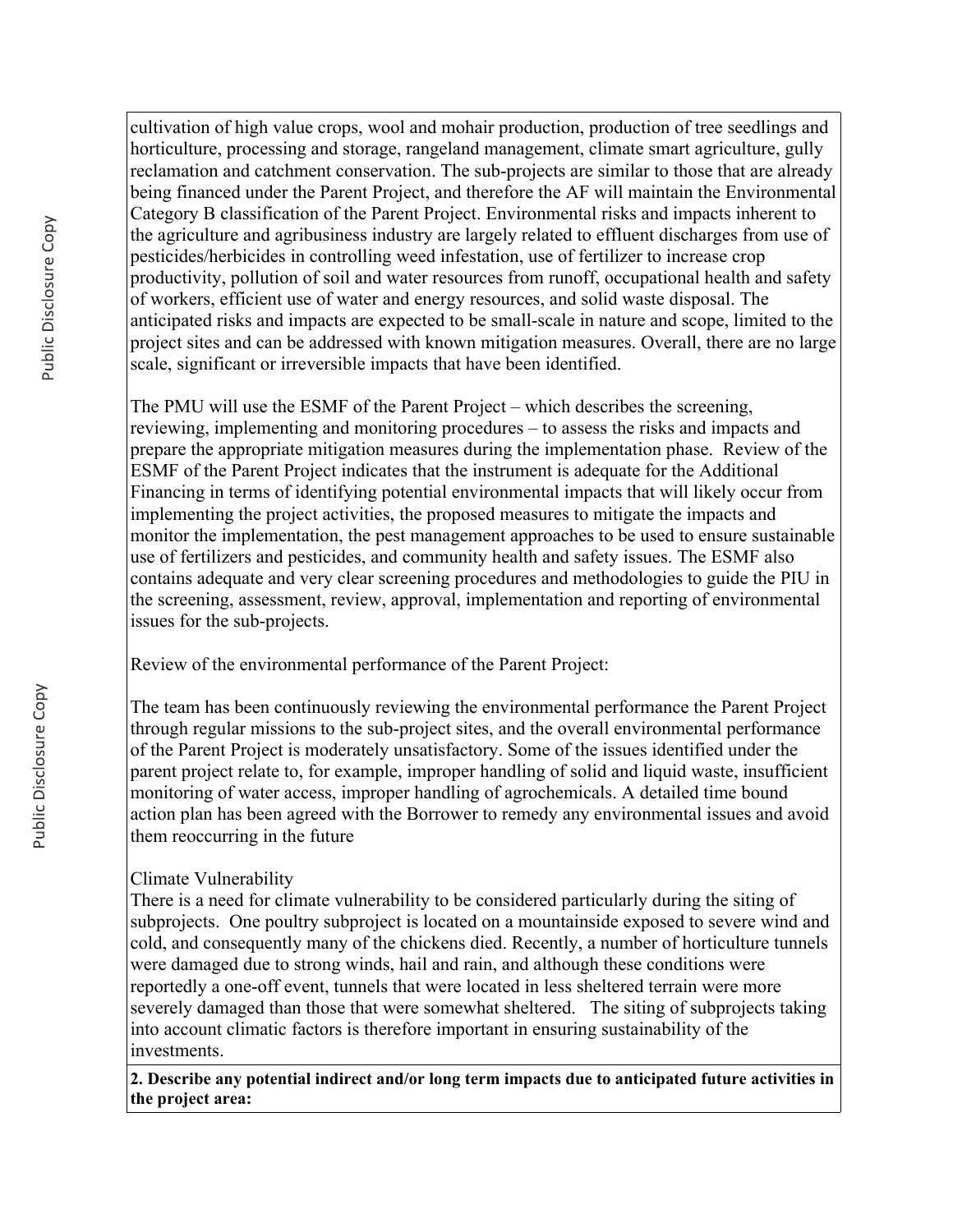The sub-projects to be supported under the AF will not generate indirect and/or long term impacts in the sub-project areas. It is, however, anticipated that some of the sub-projects that entail landscape restoration and management, will result into long term positive and beneficial impacts.

### **3. Describe any project alternatives (if relevant) considered to help avoid or minimize adverse impacts.**

In accordance with the RPF, voluntary land contributions will only be permitted where the land is communal land. If private use the communal land contributed under the project exists, then the private users must either benefit directly from project activities or be provided suitable alternatives. Such arrangements must be fully documented and are subject to informed consent procedures.

### **4. Describe measures taken by the borrower to address safeguard policy issues. Provide an assessment of borrower capacity to plan and implement the measures described.**

The Environmental and Social Management Framework (ESMF) prepared for the Parent Project by the Ministry of Agriculture and Food Security will serve as the key environmental safeguard instrument for the project. Review of the ESMF by the project team indicate that the instrument is adequate for the Additional Financing in terms of identifying potential environmental impacts that will likely occur from implementing the project activities, the proposed measures to mitigate the impacts and monitor the implementation, the pest management approaches to be used to ensure sustainable use of fertilizers and pesticides, and community health and safety issues. The ESMF also contains adequate and very clear screening procedures and methodologies to guide the PIU in the screening, assessment, review, approval, implementation and reporting of environmental issues for the sub-projects

With the guidance of the World Bank, the PMU is currently in the process of recruiting a dedicated environmental and social specialist who will oversee the screening of sub-projects to determine the level and degree of risk and impacts, site-specific ESMPs are prepared and mitigation measures are implemented, monitored and reported on in the progress reports, and which will eventually strengthen the capacity of the PMU. Further safeguard training will be provided by the World Bank staff throughout the implementation phase to ensure adequate capacity is retained. The first task to be carried out by the PMU environmental specialist will be to undertake an environmental audit for all ongoing sub-projects to assess the extent to which the World Bank Safeguard Polices are complied with and make recommendations on how environmental risks and impacts will be mitigated.

All other institutions that will be involved in implementing the AF have previously implemented World Bank funded projects or are currently involved in implementation of other World Bank programs. As such they are familiar with World Bank safeguard policies and have gained experience in the implementation and oversight of Bank projects.

**5. Identify the key stakeholders and describe the mechanisms for consultation and disclosure on safeguard policies, with an emphasis on potentially affected people.**

The safeguards documents (ESMF and RPF) were subject to discussions with various groups of stakeholders at district and national level, including relevant government agencies, national and international NGOs, and farmer associations during appraisal of the original project in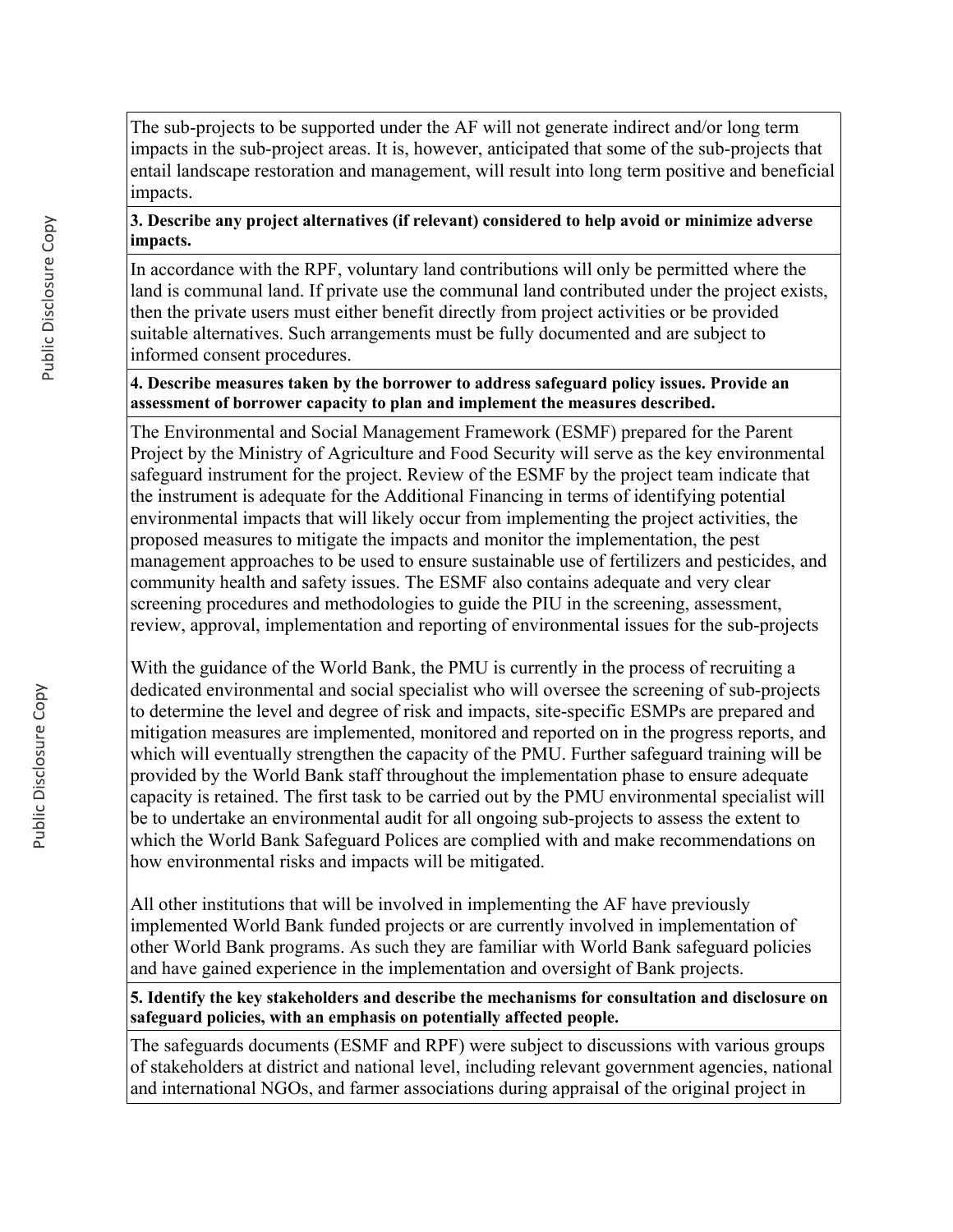2011. In addition, beneficiary farmers and communities will receive appropriate training, as they will participate in screening, verification and mitigation measures (as relevant).

## *B. Disclosure Requirements*

| <b>Environmental Assessment/Audit/Management Plan/Other</b>                                                                                                                                                         |                          |  |  |
|---------------------------------------------------------------------------------------------------------------------------------------------------------------------------------------------------------------------|--------------------------|--|--|
| Date of receipt by the Bank                                                                                                                                                                                         | 03-May-2011              |  |  |
| Date of submission to InfoShop                                                                                                                                                                                      | $11 - \text{Jun} - 2011$ |  |  |
| For category A projects, date of distributing the Executive Summary of the<br>EA to the Executive Directors                                                                                                         |                          |  |  |
| "In country" Disclosure                                                                                                                                                                                             |                          |  |  |
| <b>Resettlement Action Plan/Framework/Policy Process</b>                                                                                                                                                            |                          |  |  |
| Date of receipt by the Bank                                                                                                                                                                                         | 30-May-2011              |  |  |
| Date of submission to InfoShop                                                                                                                                                                                      | 11-Jun-2011              |  |  |
| "In country" Disclosure                                                                                                                                                                                             |                          |  |  |
| <b>Pest Management Plan</b>                                                                                                                                                                                         |                          |  |  |
| Was the document disclosed prior to appraisal?                                                                                                                                                                      | Yes                      |  |  |
| Date of receipt by the Bank                                                                                                                                                                                         | 30-May-2011              |  |  |
| Date of submission to InfoShop                                                                                                                                                                                      | 11-Jun-2011              |  |  |
| "In country" Disclosure                                                                                                                                                                                             |                          |  |  |
| If the project triggers the Pest Management and/or Physical Cultural Resources policies, the<br>respective issues are to be addressed and disclosed as part of the Environmental<br><b>Assessment/Audit/or EMP.</b> |                          |  |  |
| If in-country disclosure of any of the above documents is not expected, please explain why::                                                                                                                        |                          |  |  |

### *C. Compliance Monitoring Indicators at the Corporate Level*

| <b>OP/BP/GP 4.01 - Environment Assessment</b>                                                                   |     |     |                |   |           |  |
|-----------------------------------------------------------------------------------------------------------------|-----|-----|----------------|---|-----------|--|
| Does the project require a stand-alone EA<br>(including EMP) report?                                            |     | [X] | N <sub>0</sub> | П | <b>NA</b> |  |
| If yes, then did the Regional Environment Unit<br>or Practice Manager (PM) review and approve<br>the EA report? | Yes | ĪХ  | N <sub>0</sub> |   | <b>NA</b> |  |
| Are the cost and the accountabilities for the<br>EMP incorporated in the credit/loan?                           |     | [X] | N <sub>0</sub> |   | NA        |  |
| <b>OP 4.09 - Pest Management</b>                                                                                |     |     |                |   |           |  |
| Does the EA adequately address the pest<br>management issues?                                                   | Yes | [X] | N <sub>0</sub> |   | <b>NA</b> |  |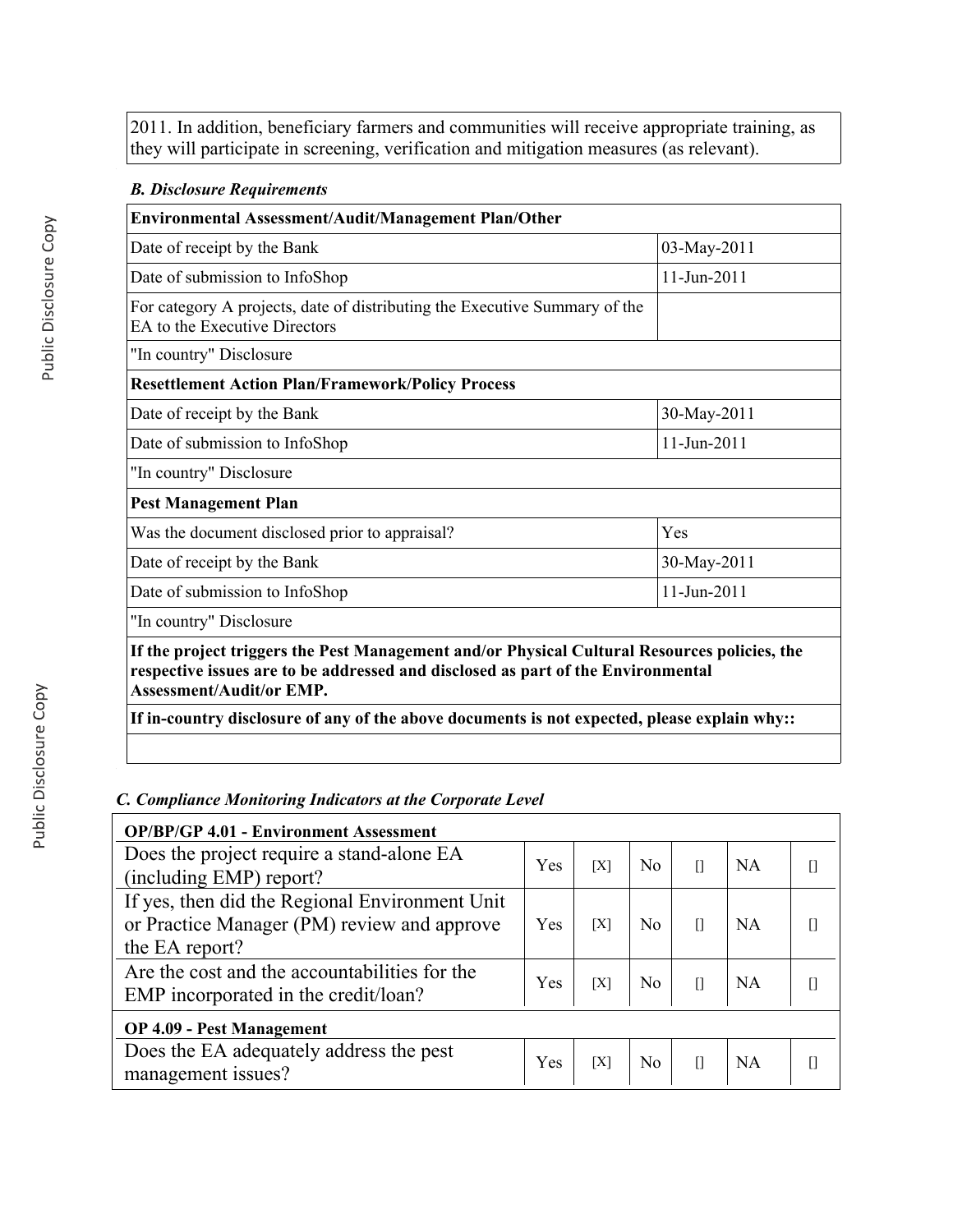| Is a separate PMP required?                                                                                                                                                                                      | Yes | $[$   | N <sub>o</sub> | [X]                                                                                                                                                                                      | NA         | $[] \centering \includegraphics[width=0.47\textwidth]{images/TransY_1.png} \caption{The first two different values of $100$ K, $100$ K, $100$ K, $100$ K, $100$ K, $100$ K, $100$ K, $100$ K, $100$ K, $100$ K, $100$ K, $100$ K, $100$ K, $100$ K, $100$ K, $100$ K, $100$ K, $100$ K, $100$ K, $100$ K, $100$ K, $100$ K, $100$ K, $100$ K, $100$ K, $100$ K, $10$                                                                                                                                                          |
|------------------------------------------------------------------------------------------------------------------------------------------------------------------------------------------------------------------|-----|-------|----------------|------------------------------------------------------------------------------------------------------------------------------------------------------------------------------------------|------------|-------------------------------------------------------------------------------------------------------------------------------------------------------------------------------------------------------------------------------------------------------------------------------------------------------------------------------------------------------------------------------------------------------------------------------------------------------------------------------------------------------------------------------|
| If yes, has the PMP been reviewed and<br>approved by a safeguards specialist or PM?<br>Are PMP requirements included in project<br>design?If yes, does the project team include a<br>Pest Management Specialist? | Yes | [X]   | N <sub>0</sub> | $[$                                                                                                                                                                                      | <b>NA</b>  | O                                                                                                                                                                                                                                                                                                                                                                                                                                                                                                                             |
| <b>OP/BP 4.12 - Involuntary Resettlement</b>                                                                                                                                                                     |     |       |                |                                                                                                                                                                                          |            |                                                                                                                                                                                                                                                                                                                                                                                                                                                                                                                               |
| Has a resettlement plan/abbreviated plan/policy<br>framework/process framework (as appropriate)<br>been prepared?                                                                                                | Yes | [X]   | N <sub>o</sub> | $[$                                                                                                                                                                                      | <b>NA</b>  |                                                                                                                                                                                                                                                                                                                                                                                                                                                                                                                               |
| If yes, then did the Regional unit responsible for<br>safeguards or Practice Manager review the<br>plan?                                                                                                         | Yes | [X]   | N <sub>o</sub> | $[$                                                                                                                                                                                      | NA         | O                                                                                                                                                                                                                                                                                                                                                                                                                                                                                                                             |
| Is physical displacement/relocation expected?                                                                                                                                                                    | Yes | $[$   | N <sub>o</sub> | [X]                                                                                                                                                                                      | <b>TBD</b> | $[] \centering \includegraphics[width=0.47\textwidth]{images/TransY_1.png} \caption{The first two different values of $100$ K, $100$ K, $100$ K, $100$ K, $100$ K, $100$ K, $100$ K, $100$ K, $100$ K, $100$ K, $100$ K, $100$ K, $100$ K, $100$ K, $100$ K, $100$ K, $100$ K, $100$ K, $100$ K, $100$ K, $100$ K, $100$ K, $100$ K, $100$ K, $100$ K, $100$ K, $10$                                                                                                                                                          |
| Is economic displacement expected? (loss of<br>assets or access to assets that leads to loss of<br>income sources or other means of livelihoods)                                                                 | Yes | $[$   | N <sub>0</sub> | [X]                                                                                                                                                                                      | <b>TBD</b> | $[]$                                                                                                                                                                                                                                                                                                                                                                                                                                                                                                                          |
| The World Bank Policy on Disclosure of Information                                                                                                                                                               |     |       |                |                                                                                                                                                                                          |            |                                                                                                                                                                                                                                                                                                                                                                                                                                                                                                                               |
| Have relevant safeguard policies documents<br>been sent to the World Bank's Infoshop?                                                                                                                            | Yes | [X]   | N <sub>o</sub> | $[$                                                                                                                                                                                      | <b>NA</b>  | $[] \centering \includegraphics[width=0.47\textwidth]{images/TransY_1.png} \caption{The first two different values of $100$ K, $100$ K, $100$ K, $100$ K, $100$ K, $100$ K, $100$ K, $100$ K, $100$ K, $100$ K, $100$ K, $100$ K, $100$ K, $100$ K, $100$ K, $100$ K, $100$ K, $100$ K, $100$ K, $100$ K, $100$ K, $100$ K, $100$ K, $100$ K, $100$ K, $100$ K, $10$                                                                                                                                                          |
| Have relevant documents been disclosed in-<br>country in a public place in a form and language<br>that are understandable and accessible to<br>project-affected groups and local NGOs?                           | Yes | [X]   | N <sub>o</sub> | $[$                                                                                                                                                                                      | NA         | O                                                                                                                                                                                                                                                                                                                                                                                                                                                                                                                             |
| <b>All Safeguard Policies</b>                                                                                                                                                                                    |     |       |                |                                                                                                                                                                                          |            |                                                                                                                                                                                                                                                                                                                                                                                                                                                                                                                               |
| Have satisfactory calendar, budget and clear<br>institutional responsibilities been prepared for<br>the implementation of measures related to<br>safeguard policies?                                             | Yes | [X]   | N <sub>0</sub> | $\begin{bmatrix} 1 \end{bmatrix}$                                                                                                                                                        | <b>NA</b>  | $[] \centering \includegraphics[width=0.47\textwidth]{images/TrDiM1.png} \caption{The first two different values of $D^2$-error of the estimators in the right, and the second two different values of $D^2$-error of the right, respectively.} \label{TrDiM2}$                                                                                                                                                                                                                                                               |
| Have costs related to safeguard policy measures<br>been included in the project cost?                                                                                                                            | Yes | [X]   | N <sub>0</sub> | $[] \centering \includegraphics[width=0.47\textwidth]{images/TrDiM-Architecture.png} \caption{The 3D (top) and 4D (bottom) are shown in the left and right.} \label{TrDiM-Architecture}$ | <b>NA</b>  | $[] \centering \includegraphics[width=0.47\textwidth]{images/TrDiM-Architecture.png} \caption{The 3D (top) and 4D (bottom) are shown in the left and right.} \label{TrDiM-Architecture}$                                                                                                                                                                                                                                                                                                                                      |
| Does the Monitoring and Evaluation system of<br>the project include the monitoring of safeguard<br>impacts and measures related to safeguard<br>policies?                                                        | Yes | $[X]$ | N <sub>0</sub> | $[$                                                                                                                                                                                      | <b>NA</b>  | $[] \centering \includegraphics[width=0.47\textwidth]{Figures/PD1.png} \caption{The 3D (black) model for the 3D (black) model. The 3D (black) model is shown in Fig.~\ref{fig:1}, (a) and (b) and (c) are shown in Fig.~\ref{fig:1}, (b) and (c) are shown in Fig.~\ref{fig:1}, (c) and (d) are shown in Fig.~\ref{fig:1}, (d) and (e) are shown in Fig.~\ref{fig:1}, (e) and (f) are shown in Fig.~\ref{fig:1}, (f) and (g) are shown in Fig.~\ref{fig:1}, (g) and (h) are shown in Fig.~\ref{fig:1}, (h) and (i) are shown$ |
| Have satisfactory implementation arrangements<br>been agreed with the borrower and the same<br>been adequately reflected in the project legal<br>documents?                                                      | Yes | $[X]$ | N <sub>0</sub> | $[$                                                                                                                                                                                      | <b>NA</b>  | $[] \centering \includegraphics[width=0.47\textwidth]{Figures/PD1.png} \caption{The 3D (black) model for the 3D (black) model. The 3D (black) model is shown in Fig.~\ref{fig:1}, (a) and (b) and (c) are shown in Fig.~\ref{fig:1}, (b) and (c) are shown in Fig.~\ref{fig:1}, (c) and (d) are shown in Fig.~\ref{fig:1}, (d) and (e) are shown in Fig.~\ref{fig:1}, (e) and (f) are shown in Fig.~\ref{fig:1}, (f) and (g) are shown in Fig.~\ref{fig:1}, (g) and (h) are shown in Fig.~\ref{fig:1}, (h) and (i) are shown$ |